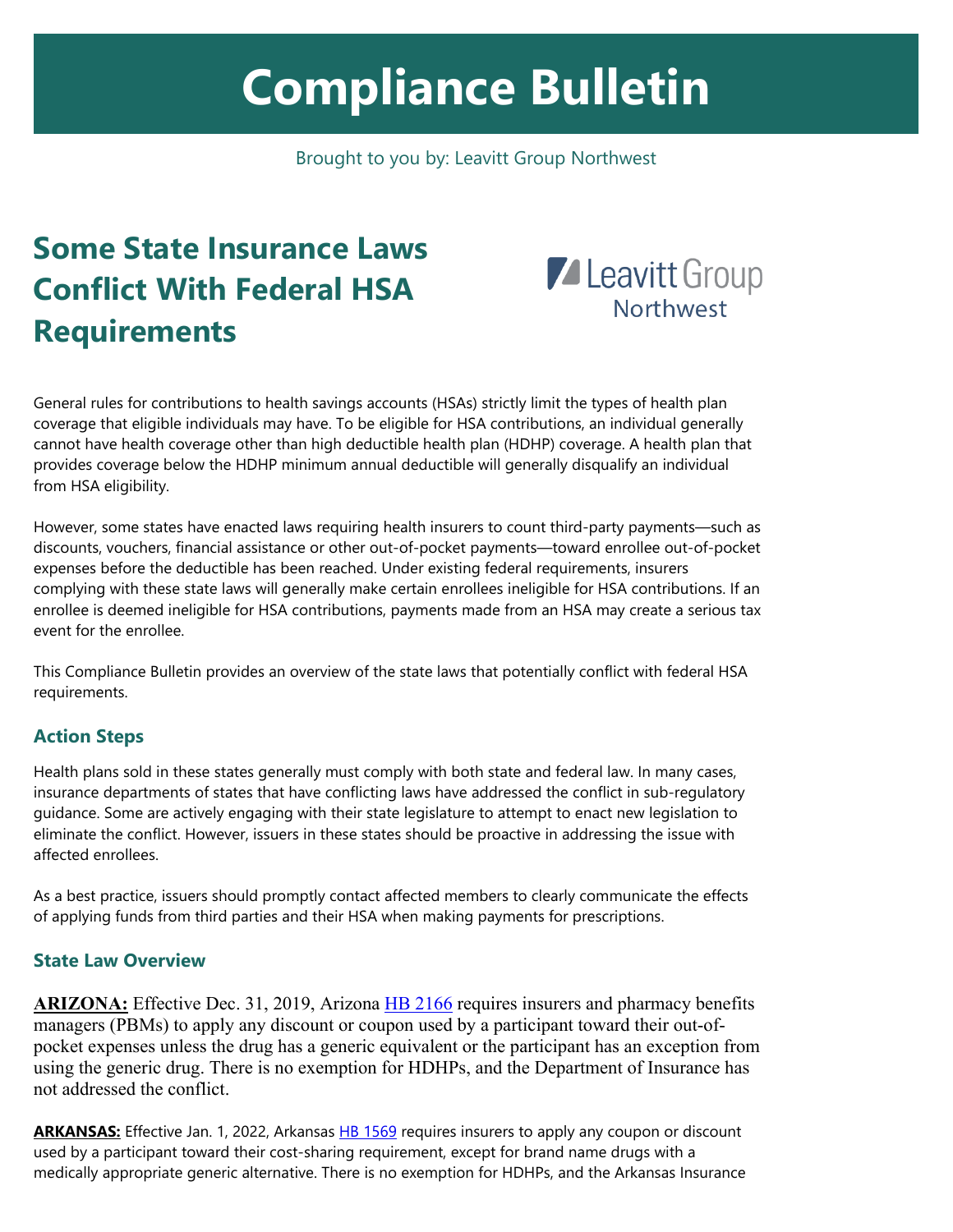Department [stated](https://www.insurance.arkansas.gov/uploads/pages/act_595_report.pdf) that no rules are needed to address the conflict with HDHPs.

**CONNECTICUT:** Effective Jan. 1, 2022, Connecticut [Public Act No. 21-14](https://www.cga.ct.gov/2021/act/pa/pdf/2021PA-00014-R00SB-01003-PA.pdf) requires individual and group health insurance policies to give participants credit toward their coinsurance, copayment, deductible or other out-of-pocket expenses when they use a drug discount. There is no exemption for HDHPs, and the Connecticut Insurance Department has not addressed the conflict.

**ILLINOIS:** The Illinois Managed Care Reform and Patient Rights Act [\(215 ILCS 134/30\(d\)\)](https://www.ilga.gov/legislation/ilcs/documents/021501340K30.htm) requires health plans to apply third-party payments, financial assistance, discounts, product vouchers or any other reduction in out-of-pocket expenses for prescription drugs toward a covered individual's deductible, copay, cost-sharing responsibility or out-of-pocket maximum (OOPM). Federal agencies [confirmed](https://www2.illinois.gov/sites/Insurance/Companies/CompanyBulletins/CB2021-11.pdf) to the Illinois Department of Insurance (IDOI) that these discounts would make an individual ineligible for HSA contributions unless the discount was for preventive care (such as insulin) or applied toward cost-sharing after the minimum deductible had been met. **For the 2022 plan year, issuers may not market any plan as designed to be paired with an HSA if it contains policy language in compliance with 215 ILCS 134/30(d)**. The IDOI is working with the Illinois legislature to enact legislation to exempt HDHPs from this requirement to preserve HSA eligibility. Note that self-insured plans are not affected.

**NORTH CAROLINA:** Effective Oct. 1, 2021, North Carolina [SB 257](https://www.ncleg.gov/Sessions/2021/Bills/Senate/PDF/S257v7.pdf) requires third-party payments to be included toward an insured's OOPM, deductible, copayment, coinsurance or other applicable cost-sharing requirement unless the drug has a generic equivalent or the insured received an exception or prior authorization. There is no exemption for HDHPs, and the Department of Insurance has not addressed the conflict.

**OKLAHOMA:** Effective Nov. 1, 2021, Oklahoma [HB 2678](http://webserver1.lsb.state.ok.us/cf_pdf/2021-22%20ENR/hB/HB2678%20ENR.PDF) requires third-party payments to be included toward an enrollee's OOPM, deductible, copayment, coinsurance or other cost-sharing requirement. On Oct. 29, 2021, the Oklahoma Insurance Department issued a [bulletin](https://www.oid.ok.gov/wp-content/uploads/2021/11/21-0561-PRJ-HB-2678-FINAL_2-10-28-21.pdf) stating that all HDHPs in effect on Nov. 1, 2021, must comply with HB 2678. The Department is actively engaging with the Oklahoma state legislature to seek clarification regarding the conflict.

**TENNESSEE:** Effective July 1, 2021, Tennessee [HB 0619](https://www.capitol.tn.gov/Bills/112/Bill/HB0619.pdf) requires insurance companies to include thirdparty payments when calculating an enrollee's cost-sharing requirement. This requirement includes all medical and pharmacy benefits, not just prescription drugs. There is no exemption for HDHPs, and the Tennessee Insurance Division has not addressed the conflict.

**WEST VIRGINIA:** Effective Jan. 2020, West Virginia [HB 2770](https://www.wvlegislature.gov/Bill_Status/bills_text.cfm?billdoc=HB2770%20SUB%20ENR.htm&yr=2019&sesstype=RS&billtype=B&houseorig=H&i=2770) requires insurers and PBMs to include any third-party payments toward an insured's total cost-sharing requirements. There is no exemption for HDHPs, and the Office of the Insurance Commissioner has not addressed the conflict.

*\*Effective in 2020, Georgia [HB 946](https://gov.georgia.gov/document/2020-signed-legislation/hb-946/download) requires PBMs to include any third-party payments, discounts or product vouchers for prescription drugs when calculating an individual's out-of-pocket maximum, deductible or copayment responsibility, unless the drug has a generic equivalent or the individual obtained prior authorization. However, the law states that if any provision is inconsistent or conflicts with federal law, the federal law will apply.*

*\*Effective Jan. 1, 2022, Kentucky [SB 45](https://apps.legislature.ky.gov/recorddocuments/bill/21RS/sb45/bill.pdf) prohibits health plans and PBMs from excluding cost-sharing amounts covered by coupons, discounts or vouchers when calculating a participant's total cost sharing. However, the Kentucky Department of Insurance [stated](https://insurance.ky.gov/ppc/Documents/2021-002%20New%20Legislation%20Bulletin.pdf) that the requirement only applies to the extent permitted by federal law, and do not apply to HDHPs when paired with an HSA.*

*\*Effective June 21, 2021, Louisiana [SB 94](https://legiscan.com/LA/text/SB94/id/2418899/Louisiana-2021-SB94-Chaptered.pdf) requires issuers to include any third-party payments in a participant's cost sharing. However, the law provides that it should be applied only to the extent permissible under applicable law.*

*\*Effective Jan. 1, 2020, Virginia [HB 2515](https://lis.virginia.gov/cgi-bin/legp604.exe?191+ful+HB2515ER+pdf) requires carriers to include any third-party payments in an enrollee's OOPM or cost-sharing requirement. However, the law states that it should only be applied "to the*